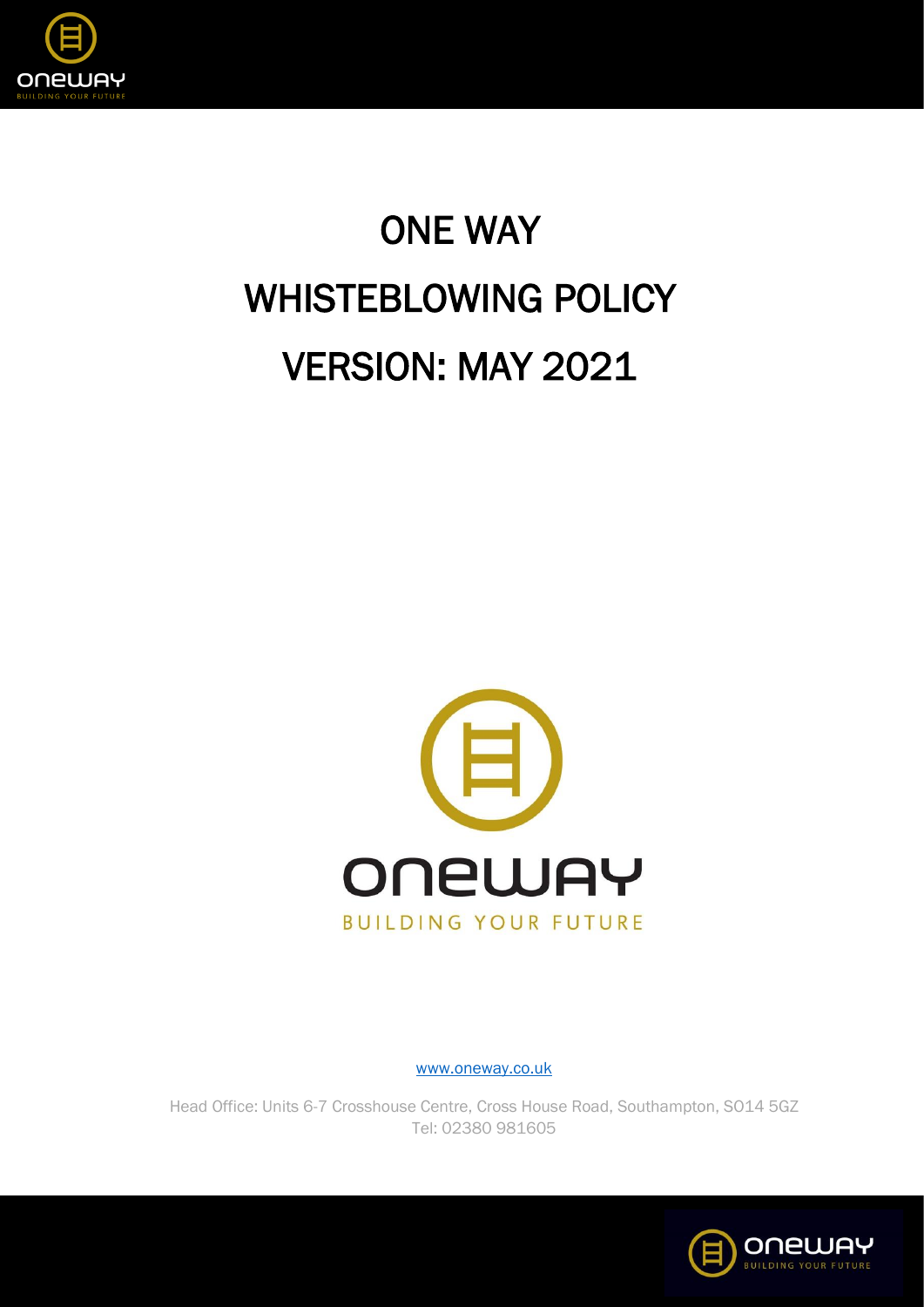

# Whistleblowing Policy

One Way is committed to conducting its business with honesty and integrity, and expects everyone to maintain high standards. However, all organisations face the risk of things going wrong from time to time, or of unknowingly harbouring illegal or unethical conduct. A culture of openness and accountability is essential in order to prevent such situations occurring or to address them when they do occur.

The aims of this policy are:

- To encourage you to report suspected wrongdoing as soon as possible, in the knowledge that their concerns will be taken seriously and investigated as appropriate, and that their confidentiality will be respected.
- To provide you with guidance as to how to raise those concerns.
- To reassure you that they should be able to raise genuine concerns without fear of reprisals, even if they turn out to be mistaken.
- This policy applies to all individuals working at all levels of the organisation, including senior managers, officers, directors, employees, consultants, contractors, trainees, homeworkers, parttime and fixed-term workers, casual and agency staff and volunteers.

## What is whistleblowing?

Whistleblowing is the disclosure of information which relates to suspected wrongdoing or dangers in relation to our activities. This may include:

- fraud or other criminal activity;
- facilitation of tax evasion:
- miscarriages of justice;
- danger to health and safety;
- damage to the environment;
- failure to comply with any legal or professional obligation or regulatory requirements;
- bribery;
- financial fraud or mismanagement;
- negligence;
- breach of One Way's internal policies and procedures;
- conduct likely to damage One Way's reputation;
- unauthorised disclosure of confidential information;
- the deliberate concealment of any of the above matters.

A whistleblower is a person who raises a genuine concern relating to any of the above. If you have any genuine concerns related to suspected wrongdoing or danger affecting any of One Way's activities (a whistleblowing concern) you should report it under this policy.

This policy should not be used for complaints relating to your own personal circumstances, such as the way you have been treated at work. In those cases you should use the Grievance Procedure or Anti-harassment and Bullying Policy as appropriate.

If you are uncertain whether something is within the scope of this policy you should seek advice from a Director.

# Raising a whistleblowing concern

One Way hopes that in many cases you will be able to raise any concerns with your line manager. You may tell them in person or put the matter in writing if you prefer. They may be able to agree a way of resolving your concern quickly and effectively. However, where the matter is more serious, or you feel that your line manager has not addressed your concern, or you prefer not to raise it with them for any reason, you should contact a Director.

One Way will arrange a meeting with you as soon as possible to discuss your concern. You may bring a colleague or union representative to any meetings under this policy. Your companion must respect the confidentiality of your disclosure and any subsequent investigation.

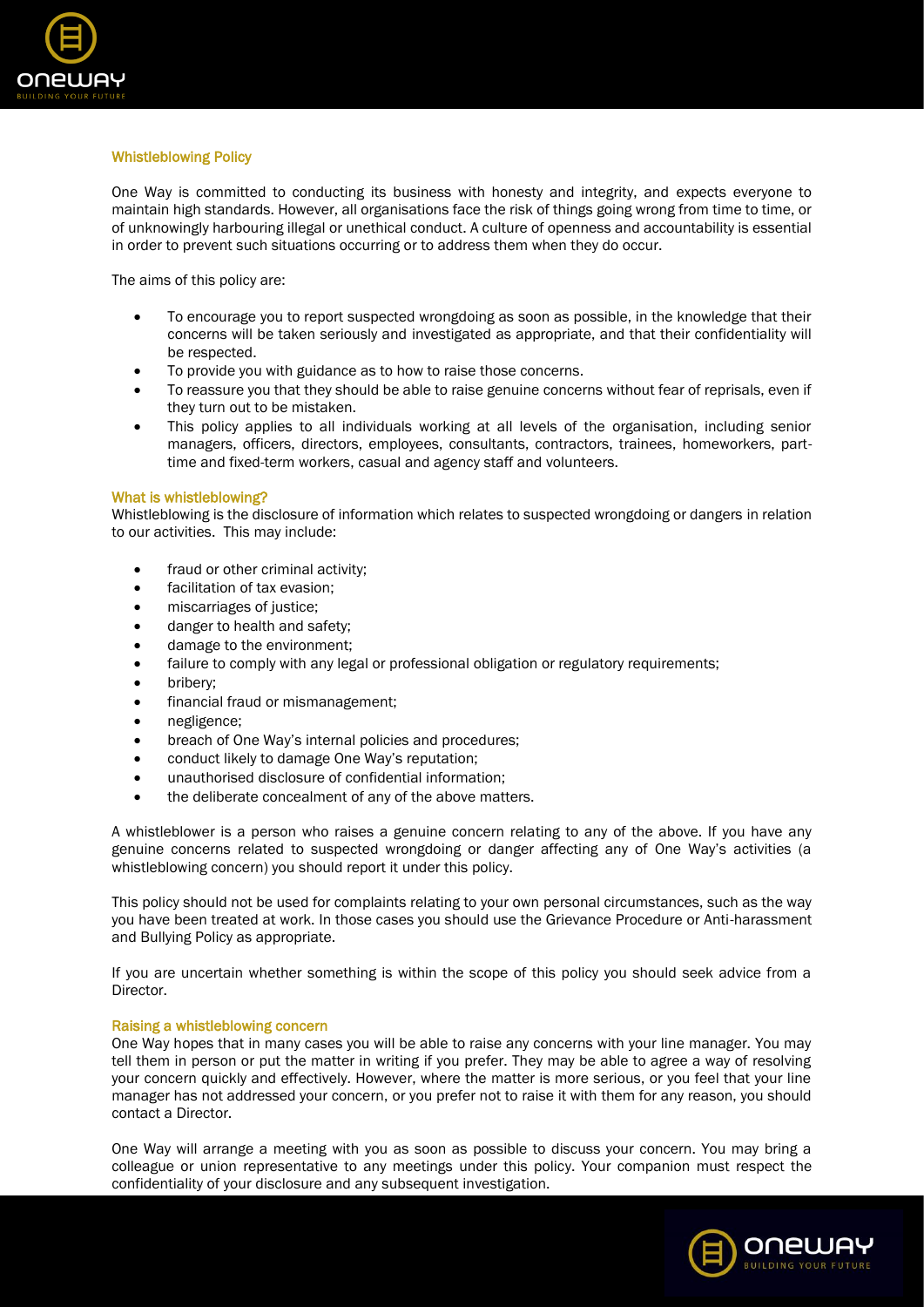

One Way will take down a written summary of your concern and provide you with a copy after the meeting. One Way will also aim to give you an indication of how it proposes to deal with the matter.

#### **Confidentiality**

One Way hopes that everyone will feel able to voice whistleblowing concerns openly under this policy. However, if you want to raise your concern confidentially, One Way will make every effort to keep your identity secret. If it is necessary for anyone investigating your concern to know your identity, One Way will discuss this with you.

One Way does not encourage anyone to make disclosures anonymously. Proper investigation may be more difficult or impossible if One Way cannot obtain further information from you. It is also more difficult to establish whether any allegations are credible. Whistleblowers who are concerned about possible reprisals if their identity is revealed should come forward a Director and appropriate measures can then be taken to preserve confidentiality. If you are in any doubt you can seek advice from Protect, the independent whistleblowing charity, who offer a confidential helpline. Their contact details are at the end of this policy.

#### External disclosures

The aim of this policy is to provide an internal mechanism for reporting, investigating and remedying any wrongdoing in the workplace. In most cases you should not find it necessary to alert anyone externally.

The law recognises that in some circumstances it may be appropriate for you to report your concerns to an external body such as a regulator. It will very rarely if ever be appropriate to alert the media.

One Way strongly encourages you to seek advice before reporting a concern to anyone external. The independent whistleblowing charity, Protect, operates a confidential helpline. They also have a list of prescribed regulators for reporting certain types of concern. Their contact details are at the end of this policy.

Whistleblowing concerns usually relate to the conduct of employees, but they may sometimes relate to the actions of a third party, such as a customer, supplier or service provider. In some circumstances the law will protect you if you raise the matter with the third party directly. However, One Way encourages you to report such concerns internally first. You should contact your line manager or a director for guidance.

#### Investigation and outcome

Once you have raised a concern, One Way will carry out an initial assessment to determine the scope of any investigation. One Way will inform you of the outcome of its assessment. You may be required to attend additional meetings in order to provide further information.

In some cases One Way may appoint an investigator or team of investigators including employees with relevant experience of investigations or specialist knowledge of the subject matter. The investigator(s) may make recommendations for change to enable us to minimise the risk of future wrongdoing.

One Way will aim to keep you informed of the progress of the investigation and its likely timescale. However, sometimes the need for confidentiality may prevent One Way giving you specific details of the investigation or any disciplinary action taken as a result. You should treat any information about the investigation as confidential.

If One Way conclude that a whistle-blower has made false allegations maliciously or with a view to personal gain, the whistle-blower will be subject to disciplinary action.

#### If you are not satisfied

While One Way cannot always guarantee the outcome you are seeking, it will try to deal with your concern fairly and in an appropriate way. By using this policy you can help One Way to achieve this.

If you are not happy with the way in which your concern has been handled, you can raise it with one of the Directors.

#### Protection and support for whistleblowers

It is understandable that whistleblowers are sometimes worried about possible repercussions. One Way aims to encourage openness and will support employees who raise genuine concerns under this policy, even if they turn out to be mistaken.